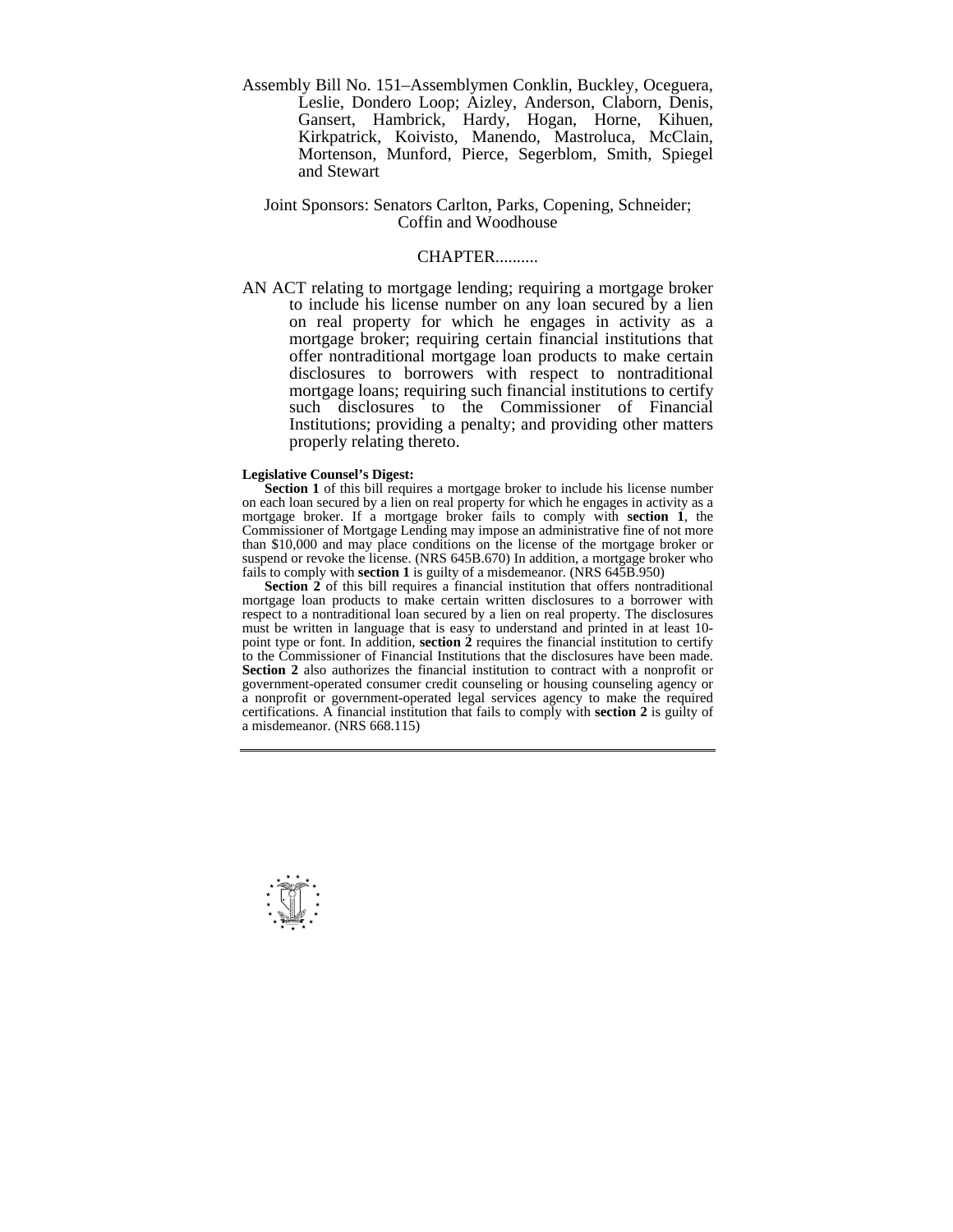## THE PEOPLE OF THE STATE OF NEVADA, REPRESENTED IN SENATE AND ASSEMBLY, DO ENACT AS FOLLOWS:

**Section 1.** Chapter 645B of NRS is hereby amended by adding thereto a new section to read as follows:

*A mortgage broker shall ensure that each loan secured by a lien on real property for which he engages in activity as a mortgage broker includes the license number of the mortgage broker.* 

Sec. 2. Chapter 658 of NRS is hereby amended by adding thereto a new section to read as follows:

*1. A financial institution which is required to be licensed pursuant to the provisions of this title or title 56 of NRS and which offers nontraditional mortgage loan products that are secured by liens on real property shall, with respect to each nontraditional mortgage loan made by the financial institution, disclose to the borrower adequate information concerning the actual costs and risks of the nontraditional mortgage loan product offered.* 

 *2. The disclosure required by subsection 1 must be written in language that is easy to understand, must be printed in at least 10 point bold type or font and must include, without limitation:* 

 *(a) Information concerning potential increases in monthly payments, including information describing the circumstances under which interest rates or negative amortization could reach the contractual limits;* 

 *(b) Information concerning the maximum monthly payment that the borrower may be required to pay if amortizing payments are required and the interest rate and negative amortization caps are reached;* 

 *(c) Information concerning the circumstances under which structural payment changes will occur, the amount of the new payments and the method of calculating the amount of the new payments;* 

 *(d) Information concerning negative amortization, including information describing the potential for increases in the principal balance and decreases in home equity and any other potential adverse consequences to the borrower resulting from negative amortization;* 

 *(e) If a nontraditional mortgage loan product includes prepayment penalties, information explaining the prepayment penalties and the amount of the penalties;* 

 *(f) If the financial institution offers full-document home loans in addition to low-document home loans, no-document home loans or stated-document home loans, information concerning any* 

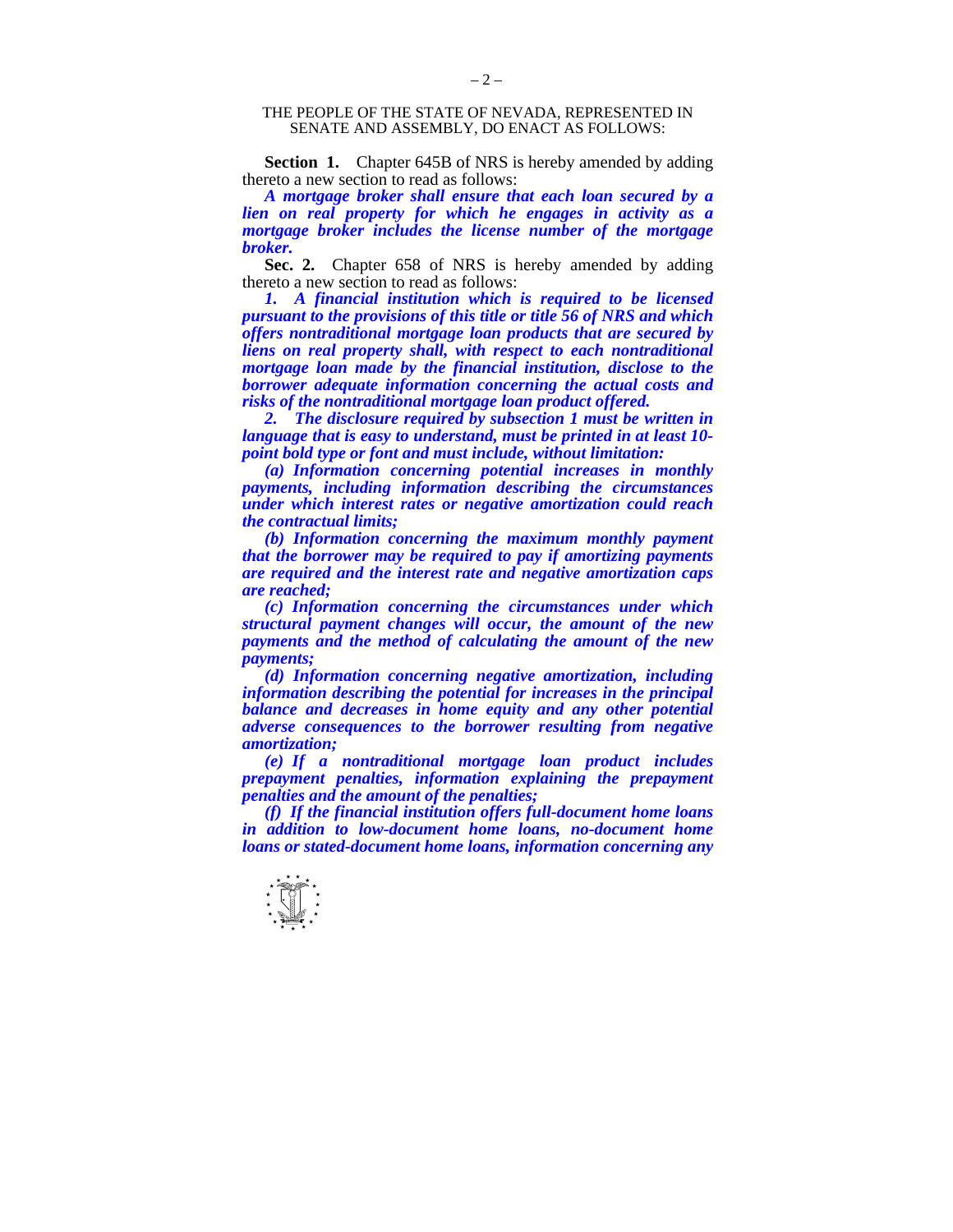*pricing premium that attaches to the low-document home loans, no-document home loans or stated-document home loans; and* 

 *(g) For payment option adjustable-rate mortgages, information explaining each payment option available and the effect on the loan balance of each payment option.* 

 *3. A financial institution required to make a disclosure pursuant to subsection 1 shall, with respect to each nontraditional mortgage loan made by the financial institution, certify to the Commissioner that the financial institution has made the disclosure required by subsection 1. The financial institution may contract with a nonprofit or government-operated consumer credit counseling or housing counseling agency or a nonprofit or government-operated legal services agency which has been operating as such for the immediately preceding 7 years to provide the certification required by this subsection.* 

 *4. As used in this section:* 

 *(a) "Low-document home loan" has the meaning ascribed to it in NRS 598D.100.* 

 *(b) "No-document home loan" has the meaning ascribed to it in NRS 598D.100.* 

 *(c) "Nonprofit or government-operated consumer credit counseling or housing counseling agency" means:* 

 *(1) A person or organization which is recognized as a charitable organization pursuant to section 501(c)(3) of the Internal Revenue Code of 1986, 26 U.S.C. § 501(c)(3), and which is certified by the United States Department of Housing and Urban Development as a Housing Counseling Agency;* 

 *(2) A government agency or government-operated organization which is certified by the United States Department of Housing and Urban Development as a Housing Counseling Agency; or* 

 *(3) A person or organization which is recognized as exempt under section 501(c)(3) of the Internal Revenue Code of 1986, 26 U.S.C. § 501(c)(3), and which:* 

 *(I) As its primary business, provides specialized personal and group counseling services to a person who is seeking to purchase a home or obtain legal advice regarding a real estate transaction and who is suffering or who may suffer economic hardship because of the extension of credit;* 

 *(II) Acts as an agent for a person who is suffering or who may suffer economic hardship because of the extension of credit in his efforts to resolve his economic hardships;*